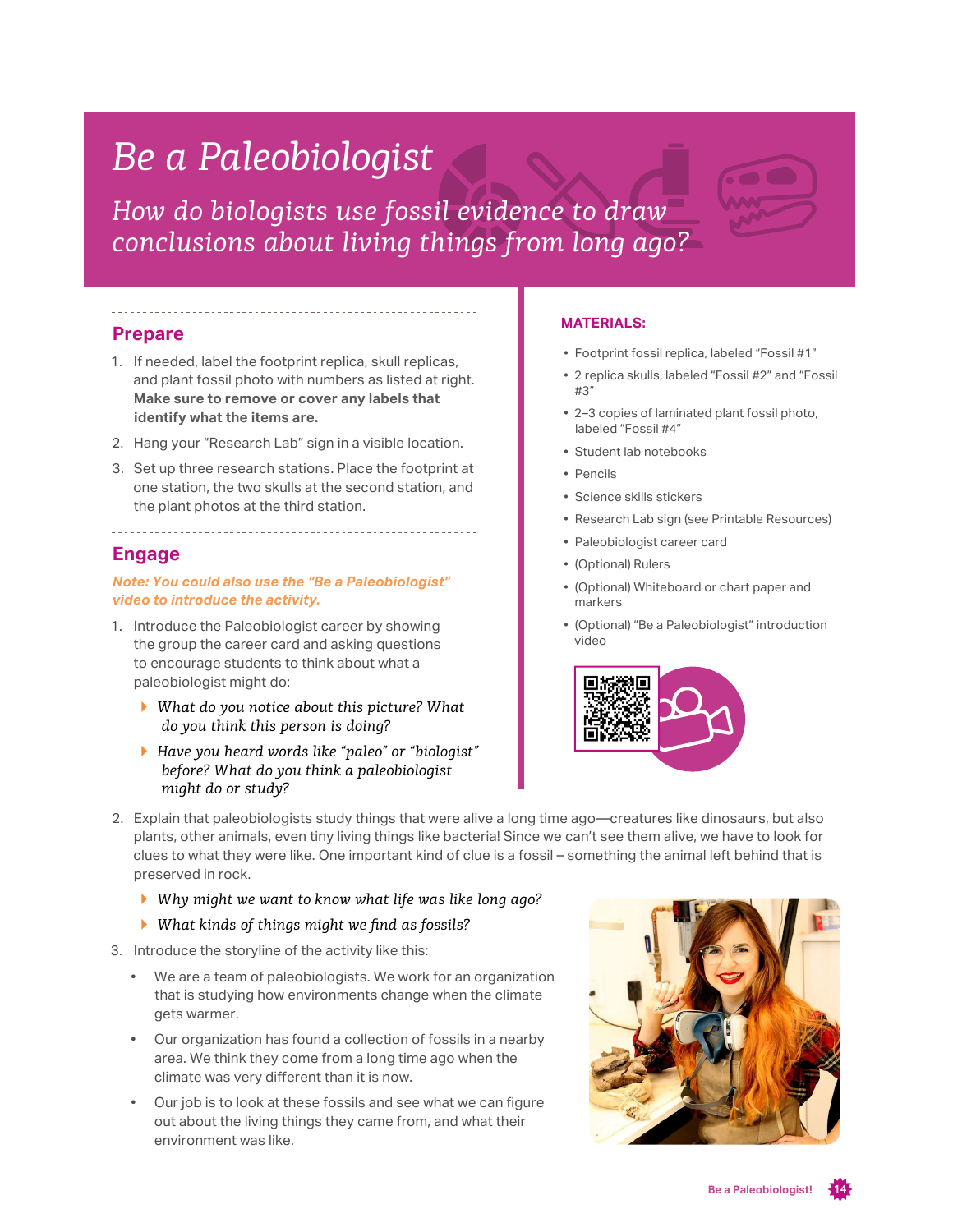#### **Explore**

- 1. Introduce the group to the three research stations, but don't give any information about what the "fossils" are.
- 2. Remind the group that biologists need to handle materials carefully, so they don't get harmed or broken. Provide appropriate instructions for your group for how they should handle the footprint replica and skulls.
- 3. Divide the class into three groups and assign one group to each research station. Encourage students to turn to pp. 9–10 in their lab notebooks and draw or write their observations about their fossil(s) in the appropriate section.

**For older students, you could provide rulers and encourage them to include measurements in their observations. They can use measurements to not only compare the fossils to each other, but also to compare the ancient animals to themselves.** 

- **• How do the lengths of the two skulls compare? What might that tell you about the sizes of the animals? How would you expect their footprints to compare to each other?**
- **• How long is the footprint and how does it compare to the length of your own foot? What might that tell you about the animal who left the print?**
- 4. Rotate the groups through each research station, allowing about 10 minutes at each station.
- 5. As students work, use the Core Four strategies to support their research:

**Ask questions to encourage observation and prediction:**

- *▶ What do you notice about the shape of this fossil?*
- *▶ What part of a living thing do you think this came from?*

**Encourage scientific thinking by inviting them to draw conclusions based on evidence:** 

- *▶ What does this footprint tell you about the animal? How do you know?*
- *▶ What kind of animal do you think made this footprint? What do you see in the fossil to make you think that?*
- *▶ What other clues or fossils would we need to know for sure?*

**Make connections to students' lives and experience:** 

- *▶ What does this remind you of?*
- *▶ Have you ever seen something that looked like this before? What was it?*

**Cultivate rich dialogue by encouraging students to discuss their observations and conclusions with their group:**

- *▶ What details did you each notice that the others may have missed?*
- *▶ How are your ideas about the fossils the same or different?*

**Younger students' discoveries may focus on basic conclusions about the fossils: what they are (footprint, skull, leaf), the size of the animal, or what parts or features they show. Encourage them to think about how their ideas are supported by the evidence (What do you see on the fossil that helps you know that?) Highlight connections to their own experience to help them draw conclusions:** 

- **• When your foot makes a footprint, how many toes does it have?**
- **• Have you ever made a footprint on mud? Have you ever left wet footprints on the sidewalk? Which one looks like this fossil does?**

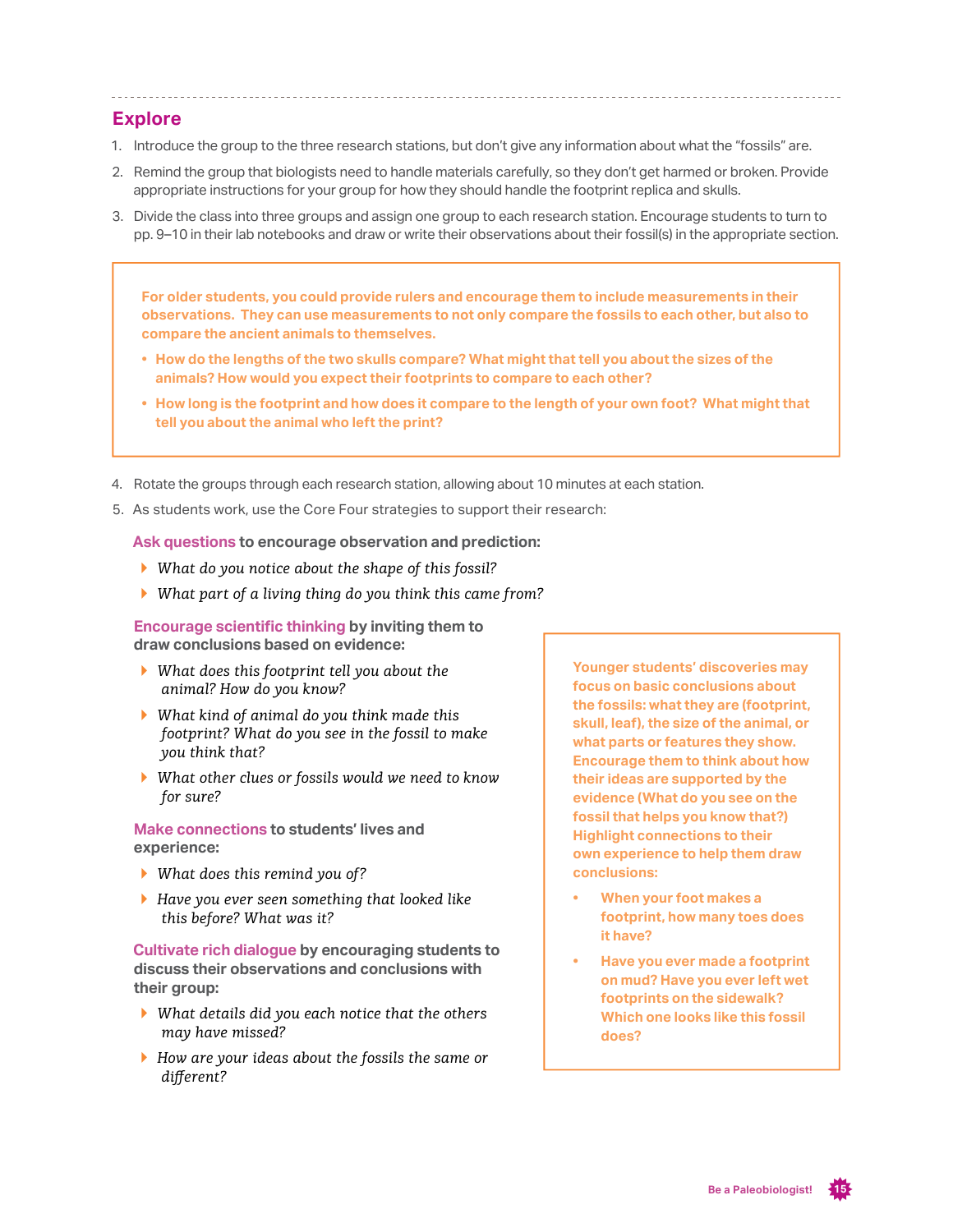#### **Reflect**

- 1. Gather the group back together. Explain that your research team needs to share the results of your research on the fossils with your organization.
- 2. Ask the group to share their discoveries about each of the fossils. Encourage them to **support their ideas with evidence** by saying what they saw on the fossil and what it tells them about the animal or its environment. You may want to write their ideas on a whiteboard or chart paper.
- 3. Help the group summarize their findings:
	- *▶ How many kinds of animals were living in this environment (based on our fossils)?*
	- *▶ What do we know about each of them?*
	- *▶ What was the environment like? (Wet or dry? Desert or forest?)*
	- *▶ What do we still not know? What kinds of fossils or evidence would we want to find to help us know more?*

**Older students can draw more detailed conclusions from the evidence and think about possible relationships between the animals & plants in this environment. Encourage them to think critically about whether there is more than one interpretation of the evidence, and what other evidence they might look for to support their ideas:**

- **• That's one idea. What other explanations could fit with the fossils we have?**
- **• If we think the footprint animal ate the skull animals, what kind of fossil might we find that would help us know for sure?**
- 4. Encourage the group to reflect on how they were like biologists during the activity. You may want to show the paleobiologist career card again, or refer to the science skills stickers in their notebooks:
	- *▶ What are some of the things we did today as paleobiologists?*
	- *▶ How did we think like scientists? What science skills did we use?*
	- *▶ What did you do today that made you feel like a scientist?*
- 5. Allow time for students to draw or write their reflections in their lab notebooks. Invite them to choose two science skills stickers that reflect skills they used and add them to their notebooks.

| How were you like a paleobiologist? What skills did you practice? |
|-------------------------------------------------------------------|
| PLACE<br>STICKERS                                                 |
| PLACE                                                             |
| <b>STICKERS</b><br>NERE                                           |
|                                                                   |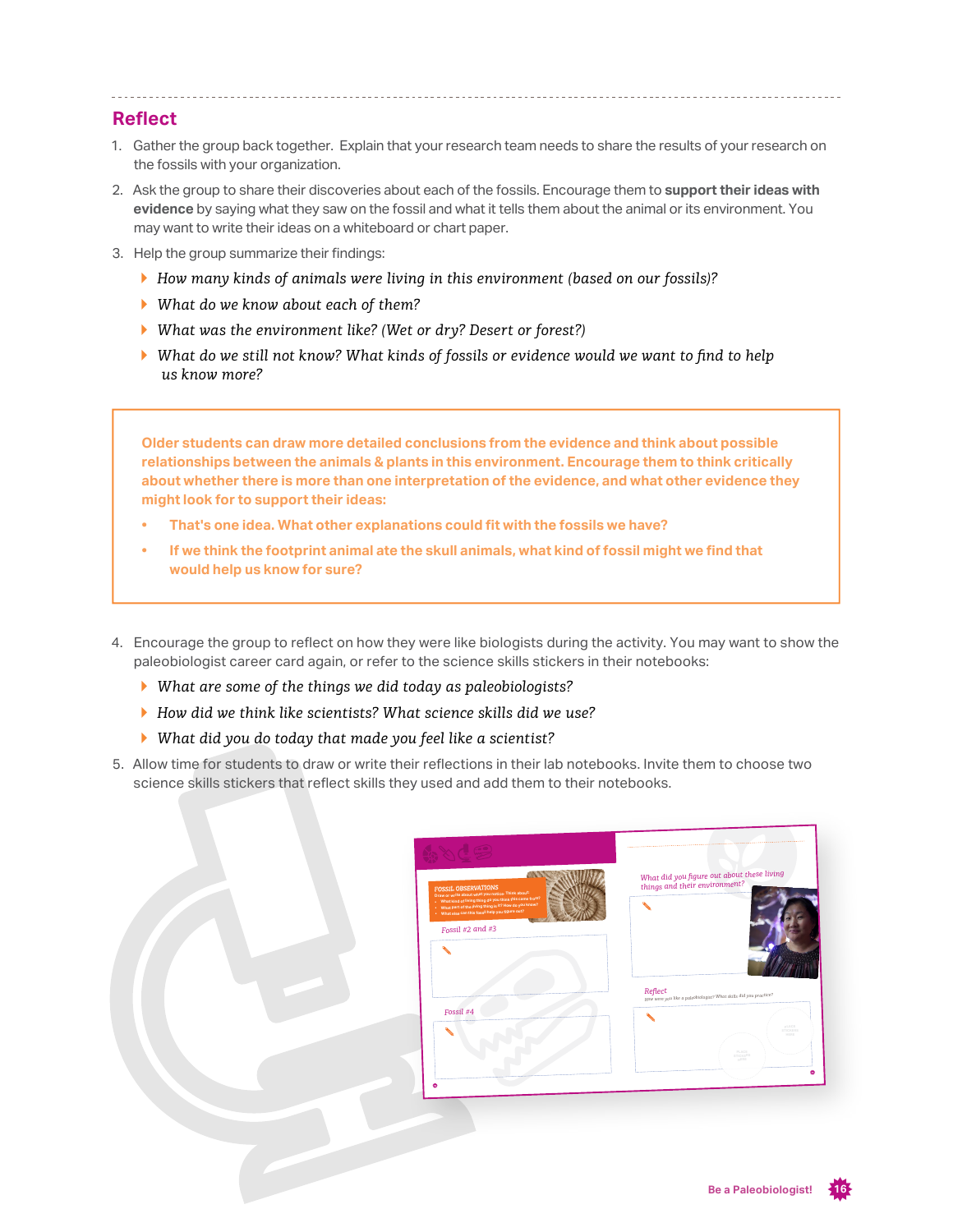#### **Extend**

- Invite students to draw different pictures from their imaginations of what they think these animals might have looked like, based on the fossil evidence. Discuss what evidence you would need to determine whether one depiction is more likely than another.
- Find out more about what footprints can tell about an animal and its movement:
	- Ask students to make footprints in sand or mud (or with water on pavement) while doing a variety of movements like walking, running, and jumping. How do the tracks change?
	- Explore animal tracking and footprint identification resources to learn how people identify living animals from their tracks. Paleontologists use the same techniques to learn about ancient animals from their fossil footprints!
- Encourage students to identify types of current environments around the world. Find photo examples on the internet of very wet and very dry environments. Can they think of environments that exist today that are usually very warm and those that are usually very cold?
	- How do those places compare with each other? Does one type of environment have more types of plants and animals than another?
	- How do you think these modern places compare to the ancient one we looked at today? What could comparing environments that humans can still visit tell us about a place in the past we can't?
	- Do you think these places have always looked this way? Do you think the plants and animals that live in a place today are the same types of plants and animals that lived there millions of years ago? Why or why not?

## **Background**

- "Paleo" means "old or ancient." Paleobiologists study ancient life using fossils—evidence of living things preserved in rock. Students may have heard the name "paleontologist" instead of "paleobiologist"; both terms are used to describe scientists who use fossils to study ancient life. This activity uses "paleobiologist" to highlight the connection to other biology fields.
- Fossils can be parts of the living thing, like bones or shells, or other traces that the living thing left behind, like a footprint or leaf imprint. Paleobiologists use these clues to figure out what ancient living things looked like, and what the environment was like.
- Fossils only preserve a very small part of any ancient environment, so there are many things about it that can't be known for sure. Paleobiologists make educated guesses by comparing the evidence they find to animals and plants that are alive today.
- Because the Earth's climate has changed in the past, paleobiologists use their findings to predict the effects of climate change in the future and how we can protect ecosystems and living things today.
- The set of "fossils" in this activity is designed to help students imagine the kinds of evidence a paleobiologist might use, but they are not all fossils and not from the same location or time period:

**Footprint:** A cast (copy) of a fossil footprint from a small theropod dinosaur that walked on two legs. The exact species can't be told from the footprint, so all footprints of this type are called "grallators."

**Skulls:** Replicas (copies) of skulls from small mammals—animals that have fur and give birth to live young. These skulls come from animals that are alive today, such as rabbits, rats, or beavers. Other types of small mammals existed in the past, including during the time when dinosaurs lived.

**Leaf:** A photo of a fossil imprint of a seed fern—a now extinct type of plant that had fronds similar to modern ferns.